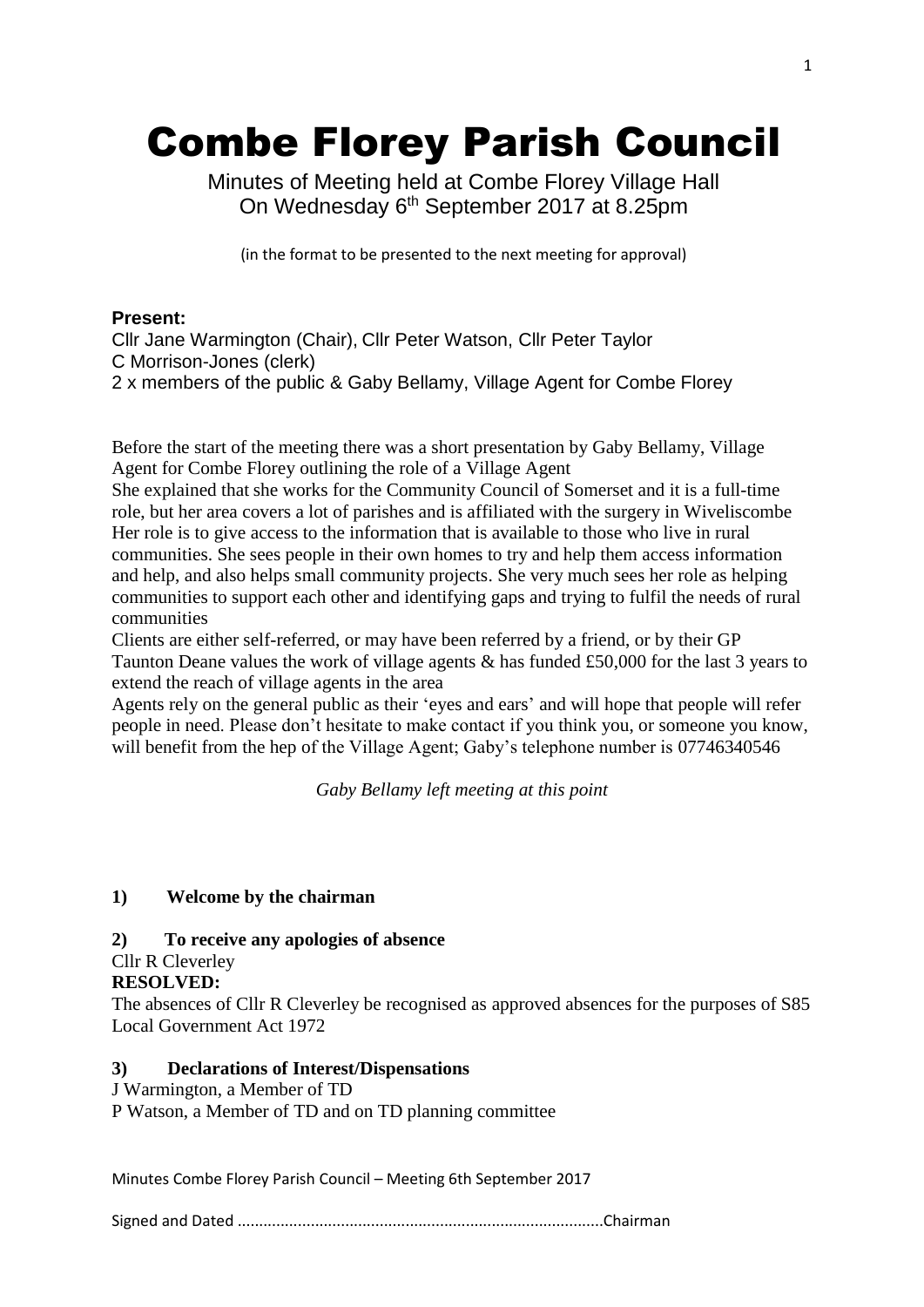# **4) Public Participation – an opportunity for members of the public to speak on any agenda item**

• Village Hall representative: previously the parish council had discussed becoming the applicant for planning application for the extension as it would halve the fee for planning and building regulations. The application was put in in January in the name of the Village Hall, but the agent for VH is sure that if the PC will sponsor application then TD will adjust the fees appropriately.

Councillors agreed that the PC will sponsor the application if TD agree that it is possible to change the applicant details at this point in time. VH to write to TD to ask if it would be acceptable for the PC to be changed to become the applicant

# **5) County Councillor's report**

None received

# **6) District Councillor's report**

TD Cllr P Watson reported that the TD & WS formation of a new council has now been put to central government who have the final say

A planning application is under way for 170 houses in Bishops Lydeard , in the south of the parish along the A358. This comes with in the Neighbourhood Plan and plans are underway to submit an application for outline permission (expected to be in within the next 6-9 months) New Somerset West lottery started jointly by TD and WS, to help local causes. 60% of money goes towards supporting local causes. Local good causes can register to be recipients of help. tickets cost £1. 20% of revenue is allocated for prize money and 20% for administration, in the National Lottery only 28% goes to good causes

Each good cause has a link on the Somerset West Lottery page. The expectation is that this will have raised £50,000 already this year for good causes.

# **7) Police report**

A police report has been received by the clerk and has been posted on the website [\(www.combefloreyparishcouncil.org\)](http://www.combefloreyparishcouncil.org/)

790 calls have been received for the Rural Area covered from June to August

# **8) Minutes from 3rd May 2017, to approve and sign RESOLVED**

The minutes of the meeting held on  $3<sup>rd</sup>$  May were approved as a correct record and signed by the Chairman

# **9) Matters arising from the minutes not covered by agenda items below**

RC had reported via email that he is in discussion with SCC re dog gates by stiles PT reported that Nethercott Lane is still very dirty. The farmer is attempting to scrape down road to clear mud but probably damaging road more than doing any good. Not entirely satisfactory, although cattle will come in for winter soon, so maybe will reduce amount of muck on road. The clerk was requested to ring NFU for advice on the legal position of farmers keeping road clean

# **10) Resignation of a councillor and the co-option of new Members to the Council**

Lorraine Boulton has resigned from the Parish Council during the summer recess. JW thanked Lorraine for all her time spent on the PC.

Minutes Combe Florey Parish Council – Meeting 6th September 2017

Signed and Dated .....................................................................................Chairman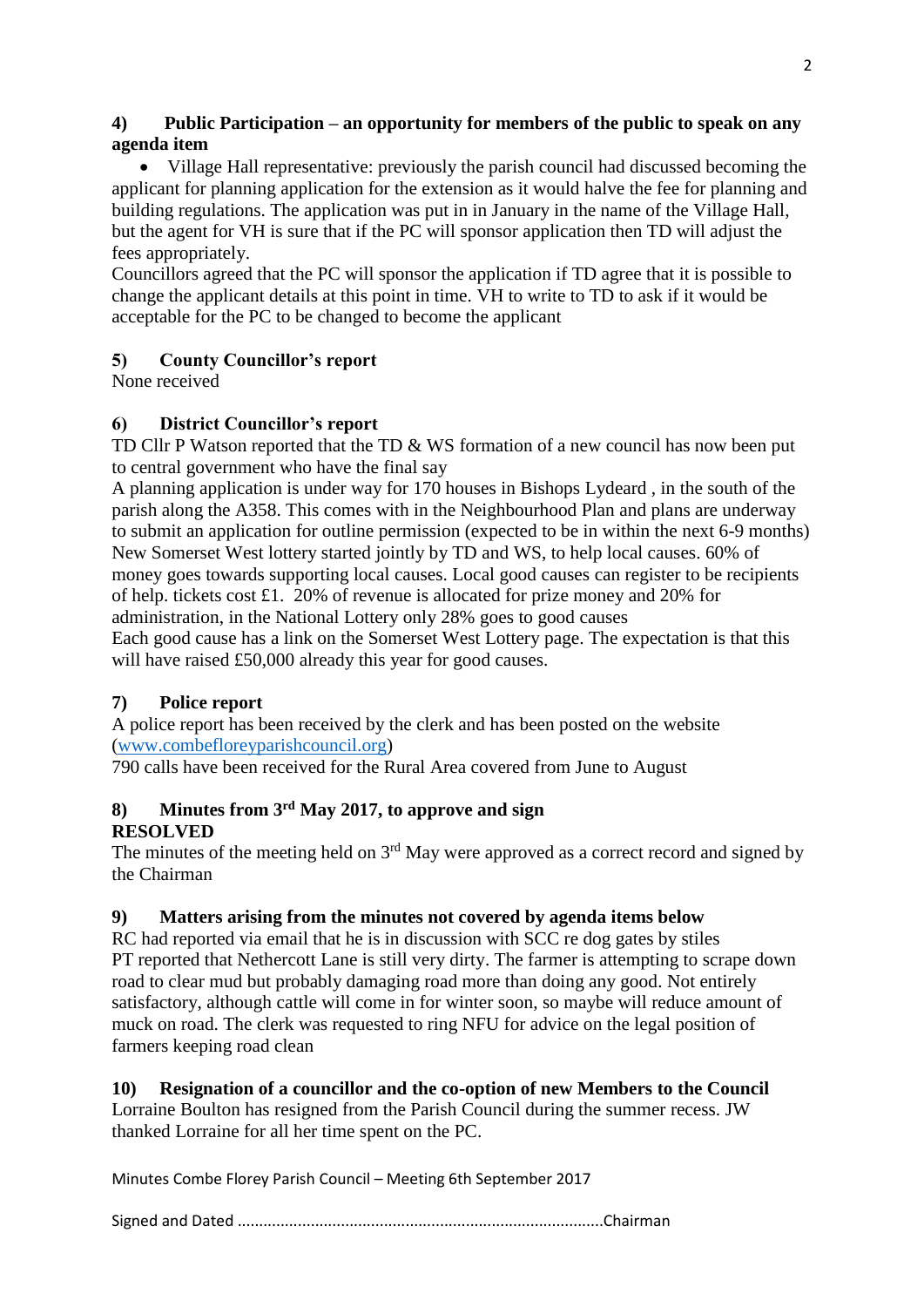There are therefore three remaining spaces that are available to be filled by co-option. One parishioner has expressed an interest in becoming a Member, but is unable to attend the September meeting. If anyone else has an interest in finding out what the role would involve, please don't hesitate to contact either the clerk or any of the current Members Councillors agreed it would be useful to put a new notice up reiterating that there are vacancies that need filling. It is beneficial to the village to have a thriving and active PC

#### **11) Highways – any issues to report**

PT reported that the brambles over wall along main road in village have now been cleared. Questions were raised regarding the telephone box in the village and it was resolved to check with TD that the box is not earmarked for removal

## **12) Consider External Auditors report on the 2016/17 audit**

The end of audit documents have not yet been received from the External Auditors, so this agenda item will have to be carried over until the January meeting

#### **13) Finances**

 **a) Receipts received**

24.7.17 £134.01 VAT refund from HMRC covering the period 1.12.15-31.3.17

## **b) Payments to approve**

| C Morrison-Jones | clerk's salary (May, June, July, August 2017) | £471.24 |
|------------------|-----------------------------------------------|---------|
| HMRC.            | <b>PAYE</b>                                   | £87.20  |
| C Morrison-Jones | clerk's expenses & reimbursements             | £52.23  |
| <b>SALC</b>      | membership renewal                            | £66.76  |

Cllrs J Warmington and P Taylor countersigned the payments document to authorise the transactions to be carried out online

 **c) Approve Bank Reconciliation to 28th August 2017**

Reconciled as to 28<sup>th</sup> August 2017:

| B/F balance    | £6,007.97 |
|----------------|-----------|
| Total receipts | £4,159.01 |
| Total payments | £1,116.77 |
| Balance held   | £9,050.21 |
| DEGAI VED.     |           |

#### **RESOLVED:**

That the bank reconciliation be approved and signed by the Chairman

#### **d) Update named signatories in regard to the Parish Council bank account**

The clerk reported that the previous attempt to change the Lloyds bank mandate had not been actioned by the bank. It was agreed to add R Cleverly as authorised signatory, and remove L Boulton, H Vaughan-Thomas and S Frost. Additionally, to request the addition of administrative access rights to the clerk.

 **e) The Pensions Regulator – staging date & requirement to choose pension scheme** The Clerk reported that the date to start the declaration of compliance has been set by the Regulator as 1 January 2018 and that, although the advice was that the Council should have in place a pension provider by the staging date (31st May 2018), the Regulator had confirmed that it was not a statutory requirement and could be delayed until an employee expressed an intention to participate in a workplace pension. The Clerk also reported that whilst she did not intend to opt into a workplace pension it was still necessary for the Council to formally give notice of the options to its employees. It was resolved that notice be given of the rights of automatic enrolment and that no pension provider be nominated at this stage

Minutes Combe Florey Parish Council – Meeting 6th September 2017

Signed and Dated .....................................................................................Chairman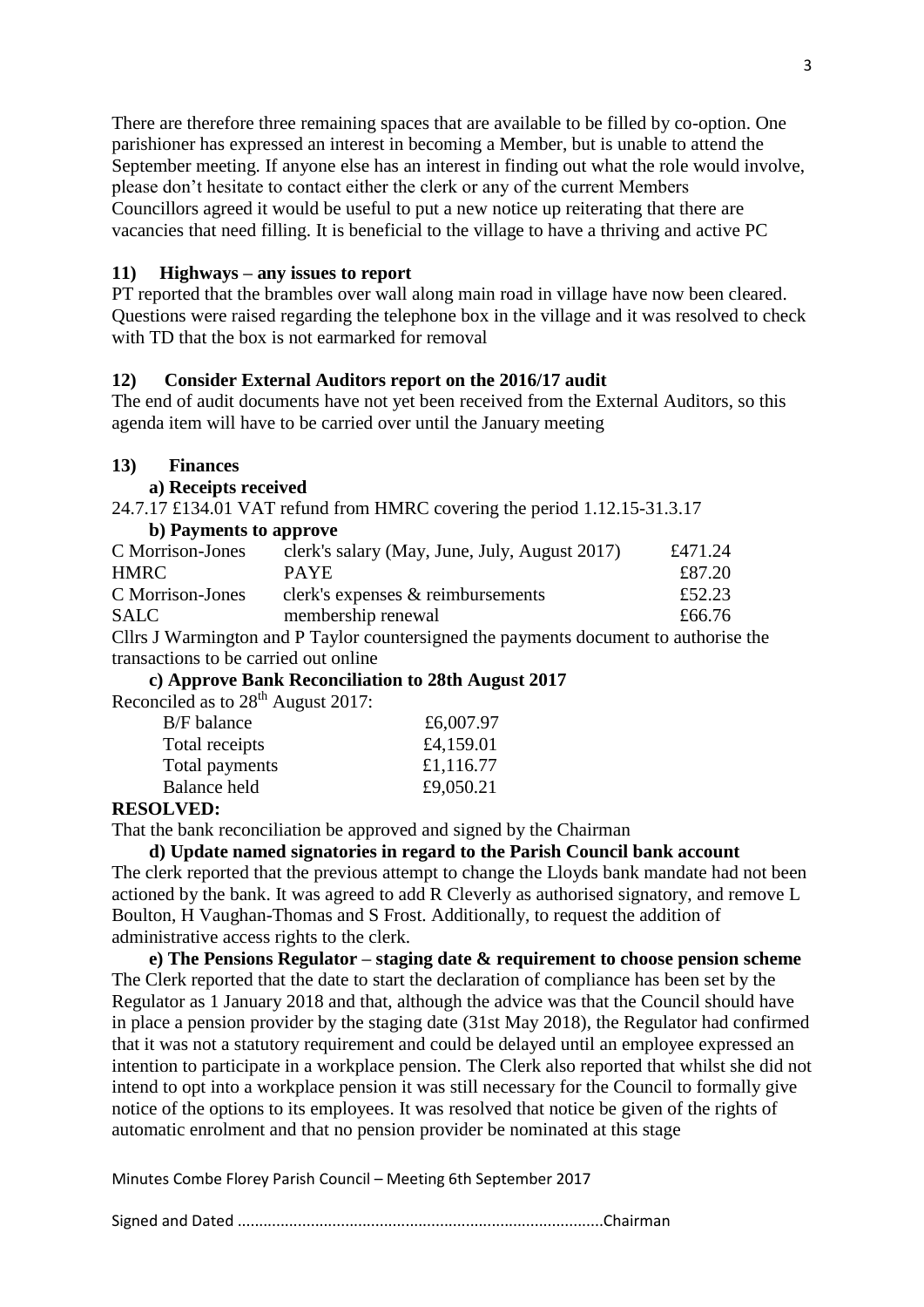# **f) Any other financial matters notified to the clerk in advance of the meeting**

PT noted that the grants to CAB and the burial ground were reduced last year when finances were tighter, but now more funds are available he wished them to be reinstated to their previous level. Resolved to add grants to the agenda for January meeting

## **14) Planning**

## **a) Consider application 11/17/0017/T**

Notification to fell one willow tree within Combe Florey Conservation Area at Combe Ford, Combe Florey

## **RESOLVED**

To support

## **b) Consider application 11/17/0016**

Restoration of fire damaged public House to include general repairs and renovation with various internal and external alterations. The Farmers Arms Inn, Coggins Lane, Combe Florey

PT noted that the fire, and subsequent closure of the pub, has changed the dynamics of the village and the sooner it is back up and running the better. The pub has been rebuilt several times over the years due to previous fires. Application is a sensible modernisation with due regard for the history of the site and previous building.

## **RESOLVED**

To support the rebuild, but would like to request that the build is carried out with the minimum of inconvenience to neighbours, specifically in reference to the currently inaccessible driveway of the close neighbour due to scaffolding placement, and the hope that this can be taken into consideration when granting permission.

## **c) Any other planning matters brought to the attention of the clerk prior to the meeting**

## **Application 11/17/0015**

Restoration of fire damaged Public House to include general repairs and renovation with the removal of connecting flat roof and erection of glazed connecting walkway between main building and toilet block, removal of gas tank and installation of oil tank at The Farmers Arms Inn, Coggins Lane, Combe Florey

## **RESOLVED**

To support with a combined response with above item 14b)

## **15) Village Upkeep – any issues to report**

PT was given permission by councillors to authorise small works for the Village Lengthsman as and when they arise, without the need to consult with the full council

## **16) Parish Meeting vs Parish Council – updates & ideas**

JW - If no volunteers are coming forward to take a place on the PC, the options have to be considered, review at next meeting

# **17) Clerk's report**

- Temporary Overnight Closure of (A358) Taunton Road, Sampford Brett from 410m east of the junction with Woolston Lane, eastwards for a distance of 130 metres. The Order becomes effective on 18 September 2017 and the works are expected to last for 3 nights (18.00 – 07.30hrs).
- SALC councillor training courses are available [\(www.somerset-alc.org.uk\)](http://www.somerset-alc.org.uk/). 14/09/2017 - Being a Good Councillor- The Essentials (Somerton)

Minutes Combe Florey Parish Council – Meeting 6th September 2017